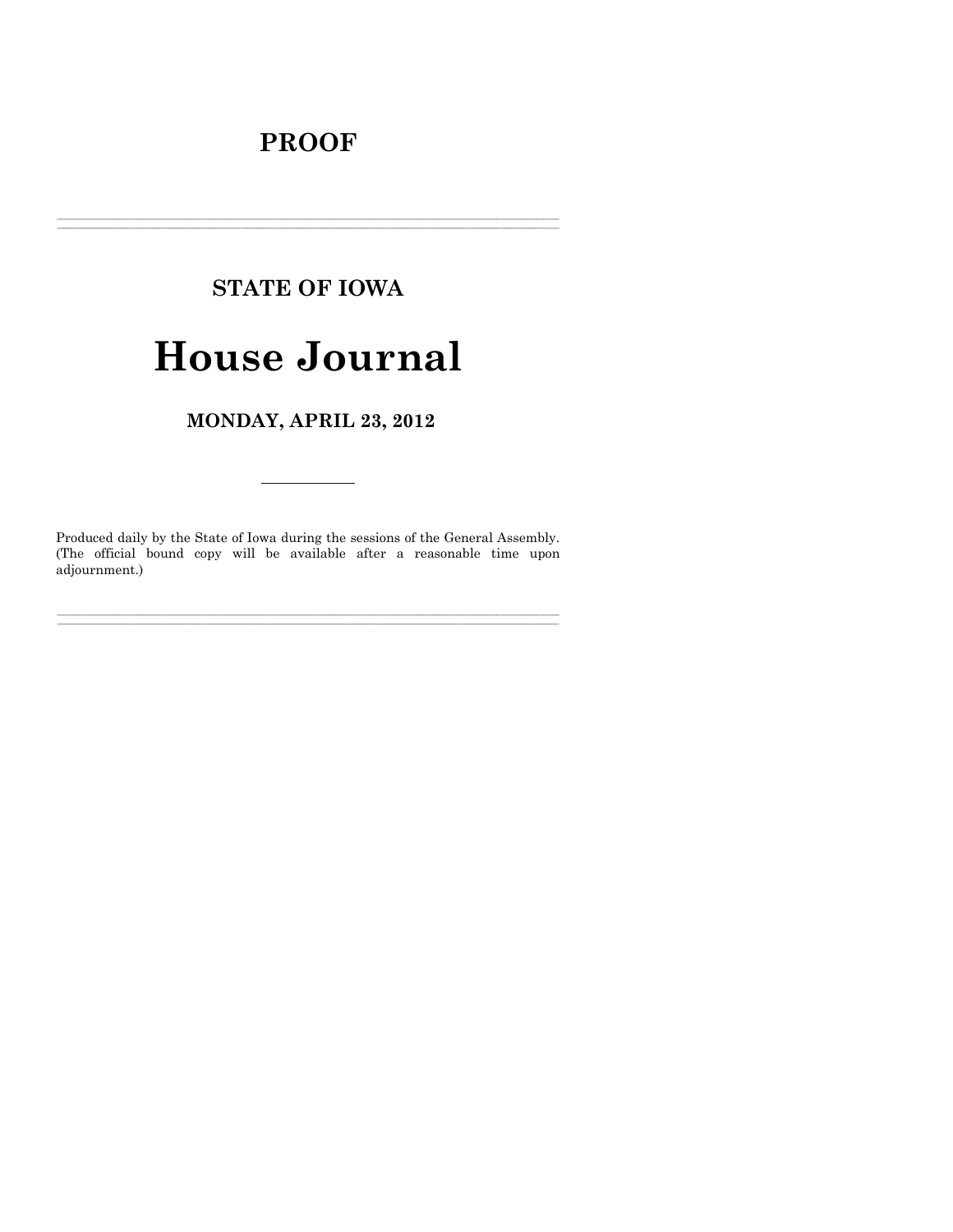# **JOURNAL OF THE HOUSE**

One Hundred-sixth Calendar Day - Seventy-fourth Session Day

Hall of the House of Representatives Des Moines, Iowa, Monday, April 23, 2012

The House met pursuant to adjournment at 1:02 p.m., Speaker Paulsen in the chair.

Prayer was offered by Representative Alons from Sioux County.

# PLEDGE OF ALLEGIANCE

The Pledge of Allegiance was led by Eli Kirschbaum, Page from Bettendorf.

The Journal of Friday, April 20, 2012, was approved.

# MESSAGE FROM THE SENATE

The following message was received from the Senate:

Mr. Speaker: I am directed to inform your honorable body that the Senate has on April 19, 2012, passed the following bill in which the concurrence of the House is asked:

[Senate File 2338,](http://coolice.legis.state.ia.us/Cool-ICE/default.asp?Category=billinfo&Service=Billbook&frame=1&GA=84&hbill=SF2338) a bill for an act relating to government operations and efficiency and other related matters and including effective date and applicability provisions.

MICHAEL E. MARSHALL, Secretary

# SENATE MESSAGE CONSIDERED

**[Senate File 2338,](http://coolice.legis.state.ia.us/Cool-ICE/default.asp?Category=billinfo&Service=Billbook&frame=1&GA=84&hbill=SF2338)** by committee on appropriations, a bill for an act relating to government operations and efficiency and other related matters and including effective date and applicability provisions.

Read first time and **passed on file.**

ADOPTION OF [HOUSE RESOLUTION 144](http://coolice.legis.state.ia.us/Cool-ICE/default.asp?Category=billinfo&Service=Billbook&frame=1&GA=84&hbill=HR144)

Garrett of Warren called up for consideration **[House Resolution](http://coolice.legis.state.ia.us/Cool-ICE/default.asp?Category=billinfo&Service=Billbook&frame=1&GA=84&hbill=HR144)  [144,](http://coolice.legis.state.ia.us/Cool-ICE/default.asp?Category=billinfo&Service=Billbook&frame=1&GA=84&hbill=HR144)** a resolution recognizing September 23, 2012, as Angelman Syndrome Day in Iowa, and moved its adoption.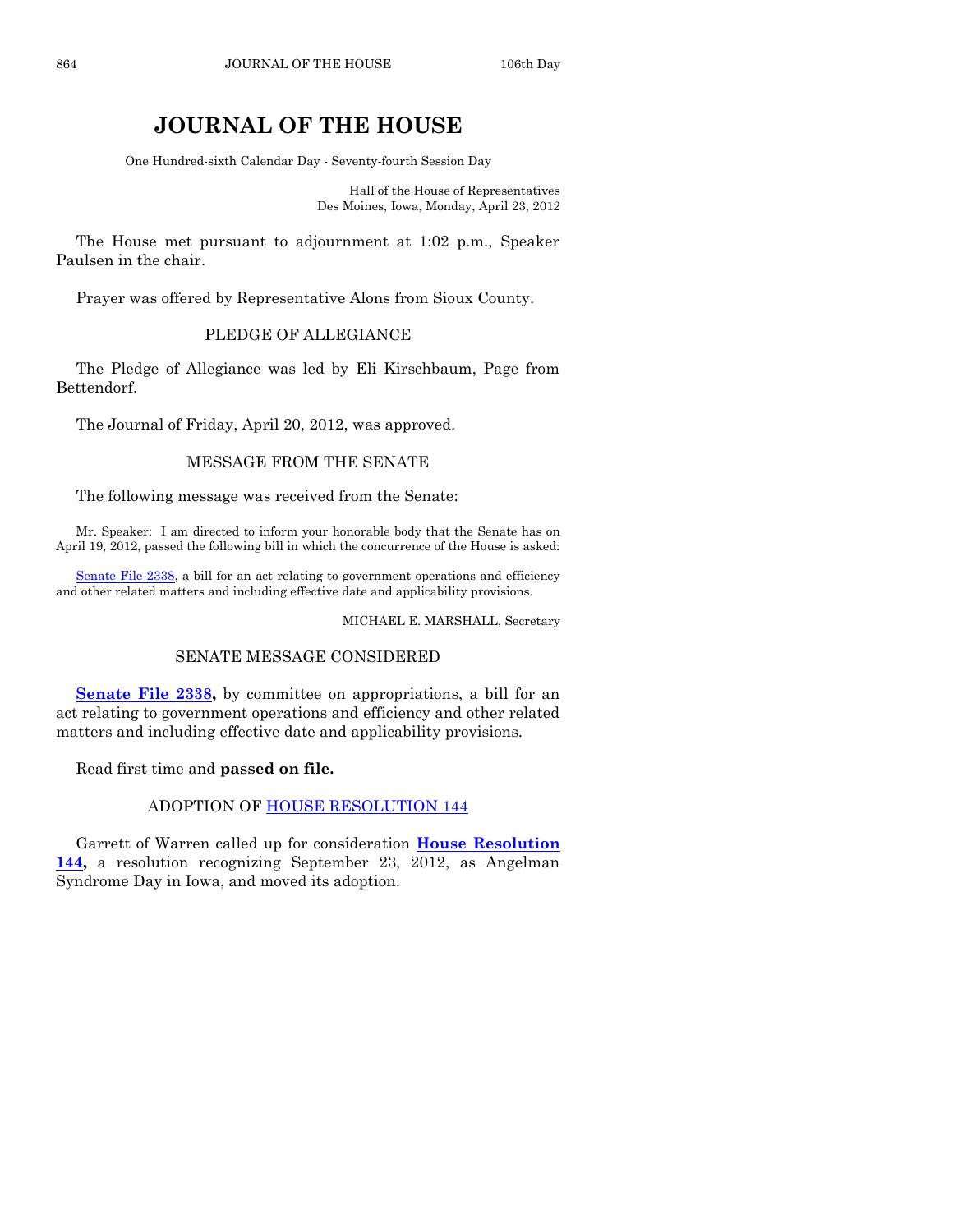The motion prevailed and the resolution was adopted.

The House stood at ease at 1:11 p.m., until the fall of the gavel.

The House resumed session at 2:40 p.m., Speaker Paulsen in the chair.

### QUORUM CALL

A non-record roll call was requested to determine that a quorum was present. The vote revealed ninety members present, ten absent.

#### MESSAGES FROM THE SENATE

The following messages were received from the Senate:

Mr. Speaker: I am directed to inform your honorable body that the Senate has on April 23, 2012, amended and passed the following bill in which the concurrence of the House is asked:

[House File 563,](http://coolice.legis.state.ia.us/Cool-ICE/default.asp?Category=billinfo&Service=Billbook&frame=1&GA=84&hbill=HF563) a bill for an act creating the transparency in private attorney contracts Act.

Also: That the Senate has on April 23, 2012, passed the following bill in which the concurrence of the Senate was asked:

[House File 2464,](http://coolice.legis.state.ia.us/Cool-ICE/default.asp?Category=billinfo&Service=Billbook&frame=1&GA=84&hbill=HF2464) a bill for an act relating to department of public health programs and activities, providing for a penalty, and including effective and applicability date provisions.

Also: That the Senate has on April 23, 2012, concurred in the House amendment and passed the following bill in which the concurrence of the Senate was asked:

[Senate File 430,](http://coolice.legis.state.ia.us/Cool-ICE/default.asp?Category=billinfo&Service=Billbook&frame=1&GA=84&hbill=SF430) a bill for an act relating to violations of the open records and public meetings laws and the creation of the Iowa public information board, and including effective date provisions.

Also: That the Senate has on April 23, 2012, concurred in the House amendment and passed the following bill in which the concurrence of the Senate was asked:

[Senate File 2332,](http://coolice.legis.state.ia.us/Cool-ICE/default.asp?Category=billinfo&Service=Billbook&frame=1&GA=84&hbill=SF2332) a bill for an act relating to enhanced 911 emergency communication systems, including surcharges and the allocation of moneys collected from such surcharges and replacing the existing surcharge on prepaid wireless service with a new surcharge collected at the point of retail sale, and including effective and applicability date provisions.

Also: That the Senate has on April 23, 2012, passed the following bill in which the concurrence of the House is asked: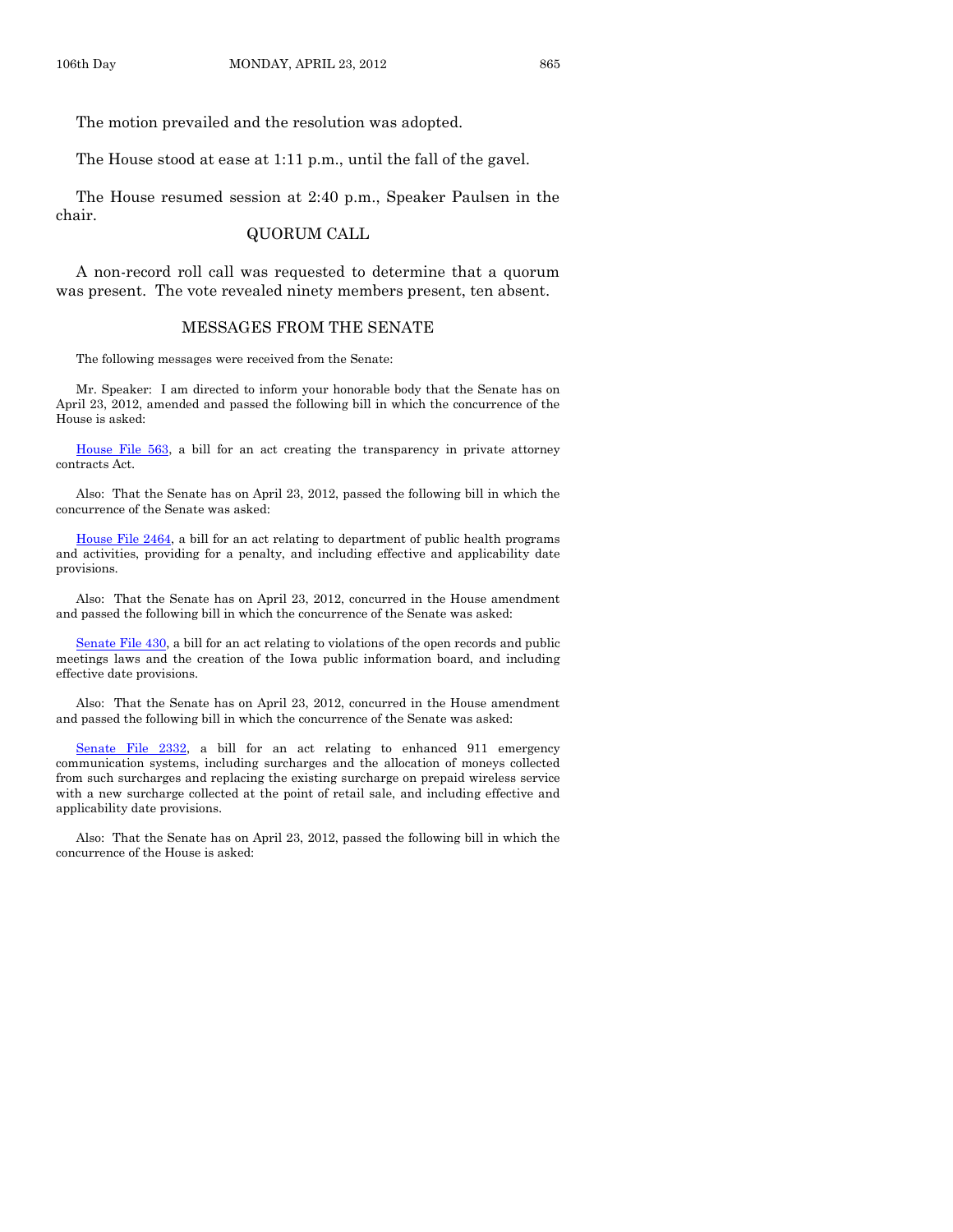[Senate File 2339,](http://coolice.legis.state.ia.us/Cool-ICE/default.asp?Category=billinfo&Service=Billbook&frame=1&GA=84&hbill=SF2339) a bill for an act increasing the amount available for allocation to the brownfields and grayfields redevelopment tax credits under the aggregate tax credit limit and including effective date provisions.

MICHAEL E. MARSHALL, Secretary

#### HOUSE INSISTS

Heaton of Henry called up for consideration **[Senate File 2336](http://coolice.legis.state.ia.us/Cool-ICE/default.asp?Category=billinfo&Service=Billbook&frame=1&GA=84&hbill=SF2336)**, a bill for an act relating to appropriations for health and human services and including other related provisions and appropriations, making penalties applicable, and including effective, retroactive, and applicability date provisions and moved that the House insist on its amendment, which motion prevailed.

# CONFERENCE COMMITTEE APPOINTED [\(Senate File 2336\)](http://coolice.legis.state.ia.us/Cool-ICE/default.asp?Category=billinfo&Service=Billbook&frame=1&GA=84&hbill=SF2336)

The Speaker announced the appointment of the conference committee to consider the differences between the House and Senate concerning [Senate File 2336:](http://coolice.legis.state.ia.us/Cool-ICE/default.asp?Category=billinfo&Service=Billbook&frame=1&GA=84&hbill=SF2336) Heaton of Henry, Windschitl of Harrison, L. Miller of Scott, Heddens of Story and Wessel-Kroeschell of Story.

# HOUSE REFUSED TO CONCUR

Iverson of Wright called up for consideration **[Senate File 466,](http://coolice.legis.state.ia.us/Cool-ICE/default.asp?Category=billinfo&Service=Billbook&frame=1&GA=84&hbill=SF466)** a bill for an act relating to residential contractors and providing a penalty, amended by the House, further amended by the Senate and moved that the House concur in the Senate amendment  $H-8453$  $H-8453$  to the House amendment.

Roll call was requested by McCarthy of Polk and T. Olson of Linn.

On the question "Shall the House concur in the Senate amendment H–[8453](http://coolice.legis.state.ia.us/Cool-ICE/default.asp?Category=billinfo&Service=Billbook&frame=1&GA=84&hbill=H8453) to the House amendment?" [\(S.F. 466\)](http://coolice.legis.state.ia.us/Cool-ICE/default.asp?Category=billinfo&Service=Billbook&frame=1&GA=84&hbill=SF466)

The ayes were, 38:

| Berry    | Cohoon     | Gaines |
|----------|------------|--------|
| Hall     | Hanson     | Hedder |
| Jacoby   | Kajtazovic | Kearns |
| Kressig  | Lensing    | Lykam  |
| McCarthy | Miller. H. | Muhlba |
|          |            |        |

Hall Hanson Heddens Jacoby Kajtazovic Kearns Kressig Lensing Lykam

McCarthy Miller, H. Muhlbauer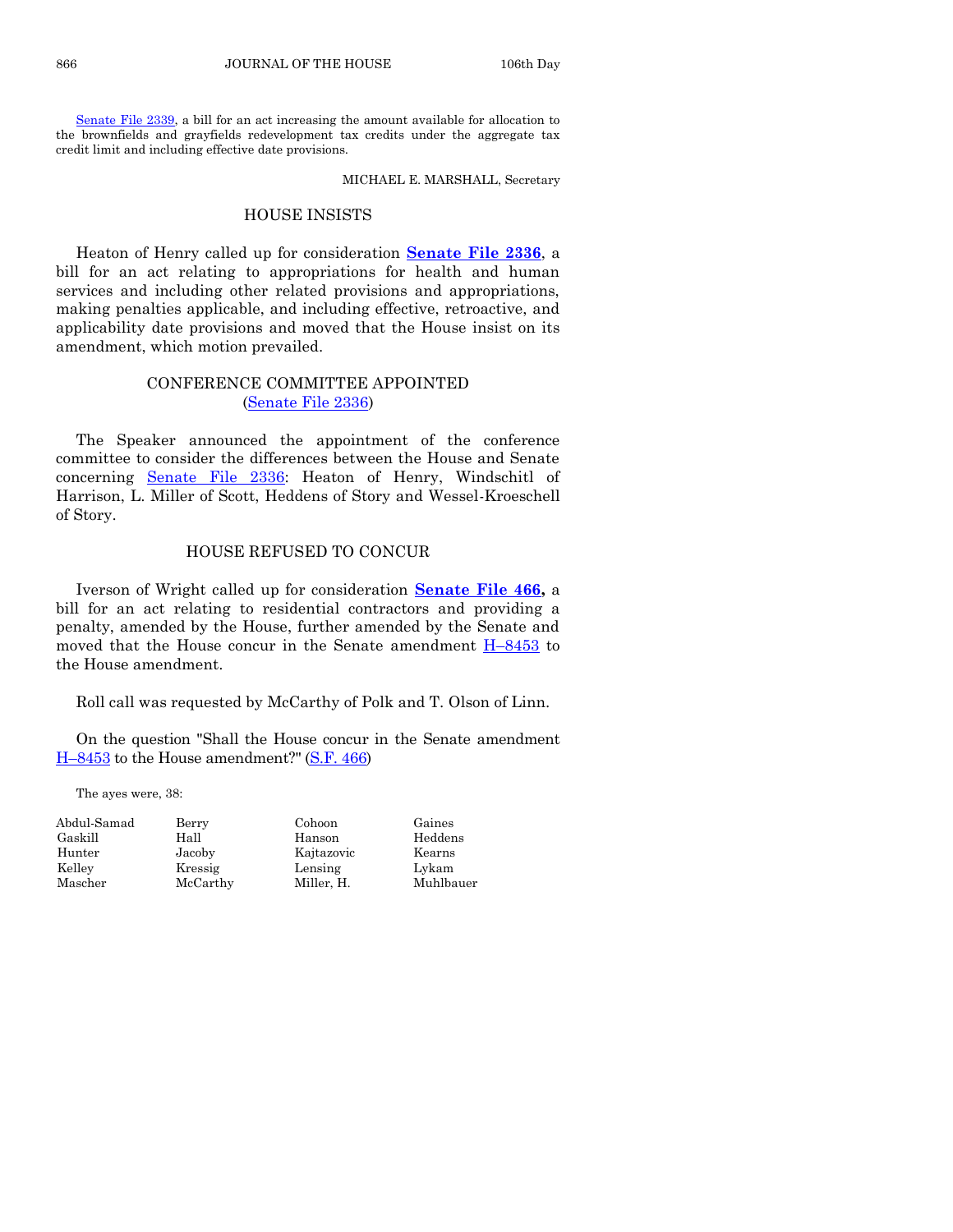| Murphy    | Oldson                      | Olson, R. | Olson. T. |
|-----------|-----------------------------|-----------|-----------|
| Petersen  | Running-Marquardt Smith, M. |           | Steckman  |
| Swaim     | Taylor. T.                  | Thede     | Thomas    |
| Wenthe    | Wessel-Kroeschell           | Willems   | Winckler  |
| Wittneben | Wolfe                       |           |           |
|           |                             |           |           |

The nays were, 59:

| Alons            | Anderson      | Arnold        | Baltimore |
|------------------|---------------|---------------|-----------|
| Baudler          | Brandenburg   | <b>Byrnes</b> | Chambers  |
| Cownie           | De Boef       | Devoe         | Dolecheck |
| Drake            | Forristall    | Fry           | Garrett   |
| Grassley         | Hagenow       | Hager         | Hanusa    |
| Heaton           | Hein          | Helland       | Horbach   |
| Huseman          | Iverson       | Jorgensen     | Kaufmann  |
| Klein            | Lofgren       | Lukan         | Massie    |
| Miller, L.       | Moore         | Olson, S.     | Paustian  |
| Pearson          | Pettengill    | Quirk         | Raecker   |
| Rasmussen        | Rayhons       | Rogers        | Sands     |
| Schulte          | Schultz       | Shaw          | Smith, J. |
| Soderberg        | Sweeney       | Tiepkes       | Upmeyer   |
| Van Engelenhoven | Vander Linden | Wagner        | Watts     |
| Windschitl       | Worthan       | Mr. Speaker   |           |
|                  |               | Paulsen       |           |

Absent or not voting, 3:

Isenhart Koester Taylor, J.

The motion lost and the House refused to concur in the Senate amendment H–[8453,](http://coolice.legis.state.ia.us/Cool-ICE/default.asp?Category=billinfo&Service=Billbook&frame=1&GA=84&hbill=H8453) to the House amendment.

#### SENATE AMENDMENT CONSIDERED

Fry of Clarke called up for consideration **[House File 2422,](http://coolice.legis.state.ia.us/Cool-ICE/default.asp?Category=billinfo&Service=Billbook&frame=1&GA=84&hbill=HF2422)** a bill for an act relating to sex offender notification in a nursing facility, residential care facility, or assisted living program, providing penalties, and including effective date provisions, amended by the Senate amendment H–[8486.](http://coolice.legis.state.ia.us/Cool-ICE/default.asp?Category=billinfo&Service=Billbook&frame=1&GA=84&hbill=H8486)

Fry of Clarke offered amendment H–[8503,](http://coolice.legis.state.ia.us/Cool-ICE/default.asp?Category=billinfo&Service=Billbook&frame=1&GA=84&hbill=H8503) to the Senate amendment  $H-8486$ , filed by him from the floor and moved its adoption.

The motion prevailed and amendment  $H-8503$ , to the Senate amendment  $H-8486$ , was adopted.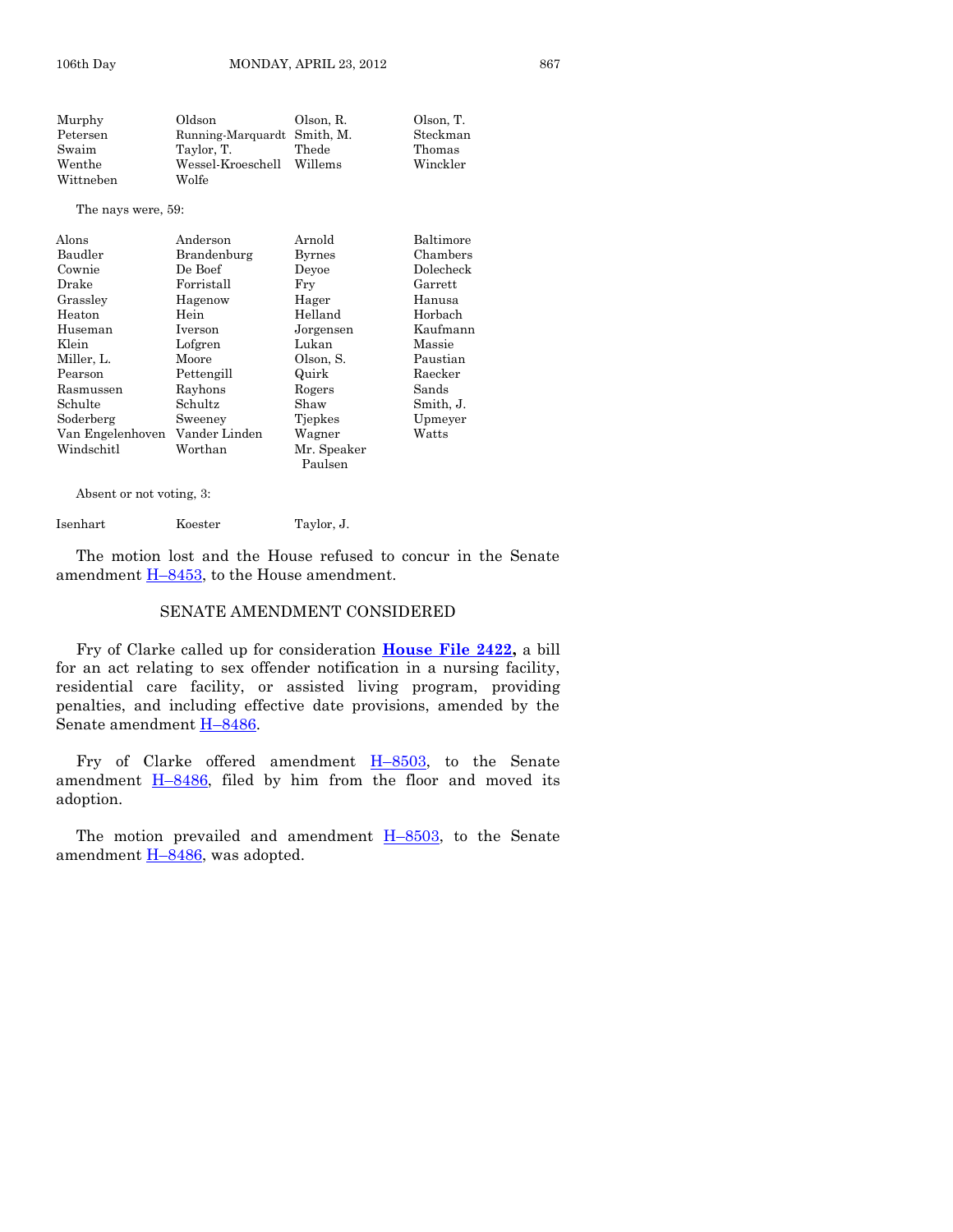Fry of Clarke moved that the House concur in the Senate amendment H–[8486,](http://coolice.legis.state.ia.us/Cool-ICE/default.asp?Category=billinfo&Service=Billbook&frame=1&GA=84&hbill=H8486) as amended.

The motion prevailed and the House concurred in the Senate amendment  $H-8486$ , as amended.

Fry of Clarke moved that the bill, as amended by the Senate, further amended and concurred in by the House, be read a last time now and placed upon its passage which motion prevailed and the bill was read a last time.

On the question "Shall the bill pass?" ([H.F. 2422\)](http://coolice.legis.state.ia.us/Cool-ICE/default.asp?Category=billinfo&Service=Billbook&frame=1&GA=84&hbill=HF2422)

The ayes were, 97:

| Abdul-Samad       | Alons             | Anderson       | Arnold      |
|-------------------|-------------------|----------------|-------------|
| Baltimore         | Baudler           | Berry          | Brandenburg |
| <b>Byrnes</b>     | Chambers          | Cohoon         | Cownie      |
| De Boef           | Deyoe             | Dolecheck      | Drake       |
| Forristall        | Fry               | Gaines         | Garrett     |
| Gaskill           | Grassley          | Hagenow        | Hager       |
| Hall              | Hanson            | Hanusa         | Heaton      |
| Heddens           | Hein              | Helland        | Horbach     |
| Hunter            | Huseman           | <b>Iverson</b> | Jacoby      |
| Jorgensen         | Kajtazovic        | Kaufmann       | Kearns      |
| Kelley            | Klein             | Kressig        | Lensing     |
| Lofgren           | Lukan             | Lykam          | Mascher     |
| Massie            | McCarthy          | Miller, H.     | Miller, L.  |
| Moore             | Muhlbauer         | Murphy         | Oldson      |
| Olson, R.         | Olson, S.         | Olson, T.      | Paustian    |
| Pearson           | Petersen          | Pettengill     | Quirk       |
| Raecker           | Rasmussen         | Rayhons        | Rogers      |
| Running-Marquardt | Sands             | Schulte        | Schultz     |
| Shaw              | Smith, J.         | Smith, M.      | Soderberg   |
| Steckman          | Swaim             | Sweeney        | Taylor, T.  |
| Thede             | Thomas            | Tjepkes        | Upmeyer     |
| Van Engelenhoven  | Vander Linden     | Wagner         | Watts       |
| Wenthe            | Wessel-Kroeschell | Willems        | Winckler    |
| Windschitl        | Wittneben         | Wolfe          | Worthan     |
| Mr. Speaker       |                   |                |             |
| Paulsen           |                   |                |             |

The nays were, none.

Absent or not voting, 3:

Isenhart Koester Taylor, J.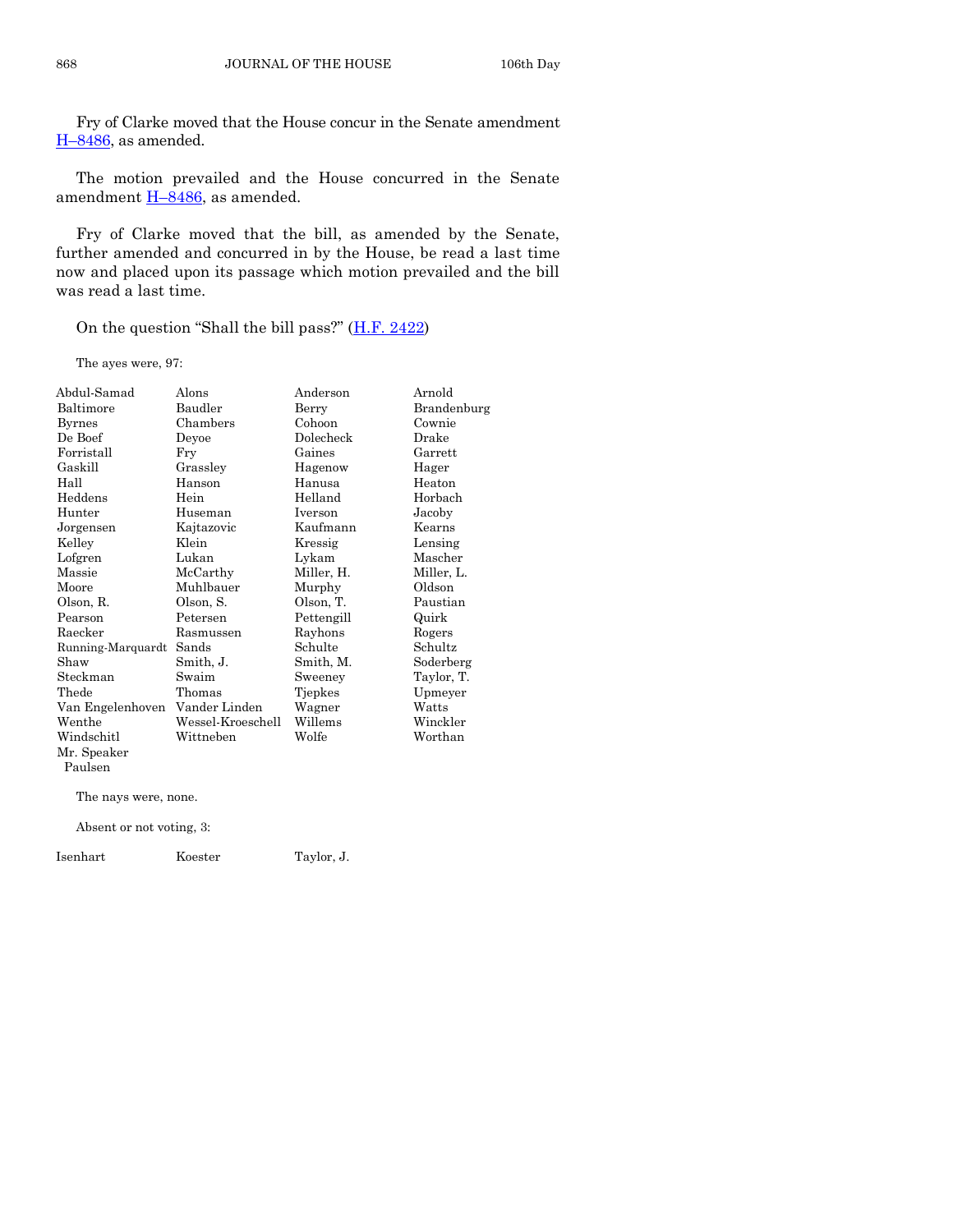The bill having received a constitutional majority was declared to have passed the House and the title, as amended, was agreed to.

# CONSIDERATION OF BILL Ways and Means Calendar

**[House File 2471,](http://coolice.legis.state.ia.us/Cool-ICE/default.asp?Category=billinfo&Service=Billbook&frame=1&GA=84&hbill=HF2471)** a bill for an act relating to economic development by providing an adjustment to net income for certified suppliers of anchor manufacturers for purposes of state taxation and including retroactive applicability provisions, was taken up for consideration.

Helland of Polk offered amendment  $H-8499$  $H-8499$  filed by him and moved its adoption.

Amendment  $H-8499$  $H-8499$  was adopted.

Lofgren of Muscatine moved that the bill be read a last time now and placed upon its passage which motion prevailed and the bill was read a last time.

On the question "Shall the bill pass?" ([H.F. 2471\)](http://coolice.legis.state.ia.us/Cool-ICE/default.asp?Category=billinfo&Service=Billbook&frame=1&GA=84&hbill=HF2471)

The ayes were, 83:

| Abdul-Samad | Alons            | Anderson          | Arnold      |
|-------------|------------------|-------------------|-------------|
| Baltimore   | Baudler          | Berry             | Brandenburg |
| Byrnes      | Chambers         | Cownie            | De Boef     |
| Deyoe       | Dolecheck        | Drake             | Forristall  |
| Fry         | Gaines           | Garrett           | Gaskill     |
| Grassley    | Hagenow          | Hager             | Hall        |
| Hanson      | Hanusa           | Heaton            | Heddens     |
| Hein        | Helland          | Horbach           | Huseman     |
| Iverson     | Jacoby           | Jorgensen         | Kajtazovic  |
| Kaufmann    | Kelley           | Klein             | Kressig     |
| Lofgren     | Lukan            | Lykam             | Massie      |
| Miller, H.  | Miller, L.       | Moore             | Muhlbauer   |
| Murphy      | Olson, S.        | Olson, T.         | Paustian    |
| Pettengill  | Quirk            | Raecker           | Rasmussen   |
| Rayhons     | Rogers           | Running-Marquardt | Sands       |
| Schulte     | Schultz          | Shaw              | Smith, J.   |
| Smith, M.   | Soderberg        | Steckman          | Swaim       |
| Sweeney     | Thede            | Thomas            | Tjepkes     |
| Upmeyer     | Van Engelenhoven | Vander Linden     | Wagner      |
| Watts       | Wenthe           | Willems           | Windschitl  |
| Wolfe       | Worthan          | Mr. Speaker       |             |
|             |                  | Paulsen           |             |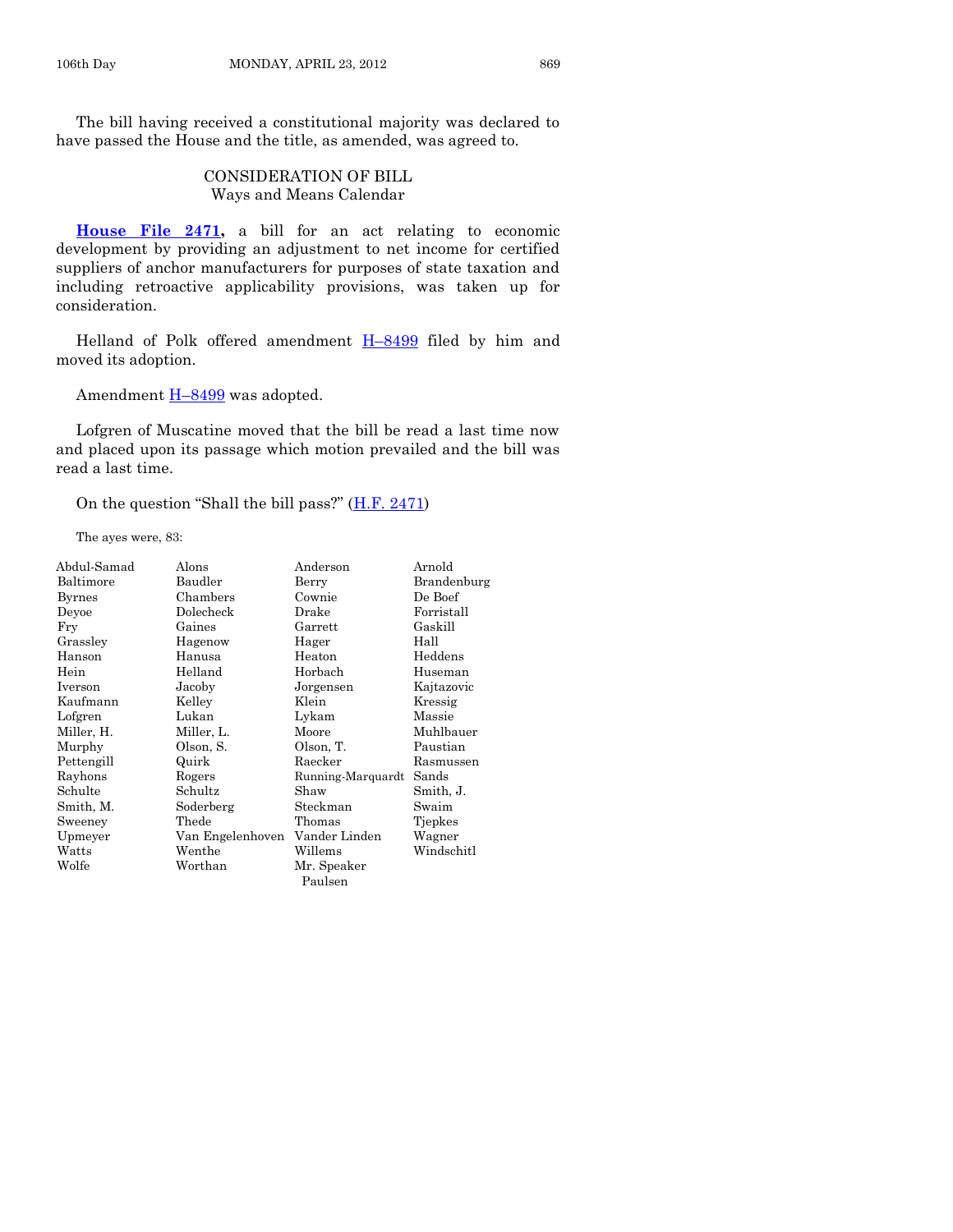The nays were, 14:

| Hunter    | Lensing                        |
|-----------|--------------------------------|
| McCarthy  | Olson, R.                      |
| Petersen  | Wessel-Kroeschell              |
| Wittneben |                                |
|           | Kearns<br>Oldson<br>Taylor, T. |

Absent or not voting, 3:

Isenhart Koester Taylor, J.

The bill having received a constitutional majority was declared to have passed the House and the title was agreed to.

# [HOUSE FILE 2359](http://coolice.legis.state.ia.us/Cool-ICE/default.asp?Category=billinfo&Service=Billbook&frame=1&GA=84&hbill=HF2359) WITHDRAWN

Lofgren of Muscatine asked and received unanimous consent to withdraw [House File 2359](http://coolice.legis.state.ia.us/Cool-ICE/default.asp?Category=billinfo&Service=Billbook&frame=1&GA=84&hbill=HF2359) from further consideration by the House.

# SENATE MESSAGE CONSIDERED

**[Senate File 2339,](http://coolice.legis.state.ia.us/Cool-ICE/default.asp?Category=billinfo&Service=Billbook&frame=1&GA=84&hbill=SF2339)** by committee on ways and means, a bill for an act increasing the amount available for allocation to the brownfields and grayfields redevelopment tax credits under the aggregate tax credit limit and including effective date provisions.

Read first time and referred to committee on **ways and means.**

# IMMEDIATE MESSAGES

Upmeyer of Hancock asked and received unanimous consent that the following bills be immediately messaged to the Senate: **House Files 2422, 2471** and **Senate Files 466** and **2336.**

The House stood at ease at 3:26 p.m., until the fall of the gavel.

The House resumed session at 5:20 p.m., Speaker Paulsen in the chair.

The House stood at ease at 5:21 p.m., until the fall of the gavel.

The House resumed session at 5:48 p.m., Speaker Paulsen in the chair.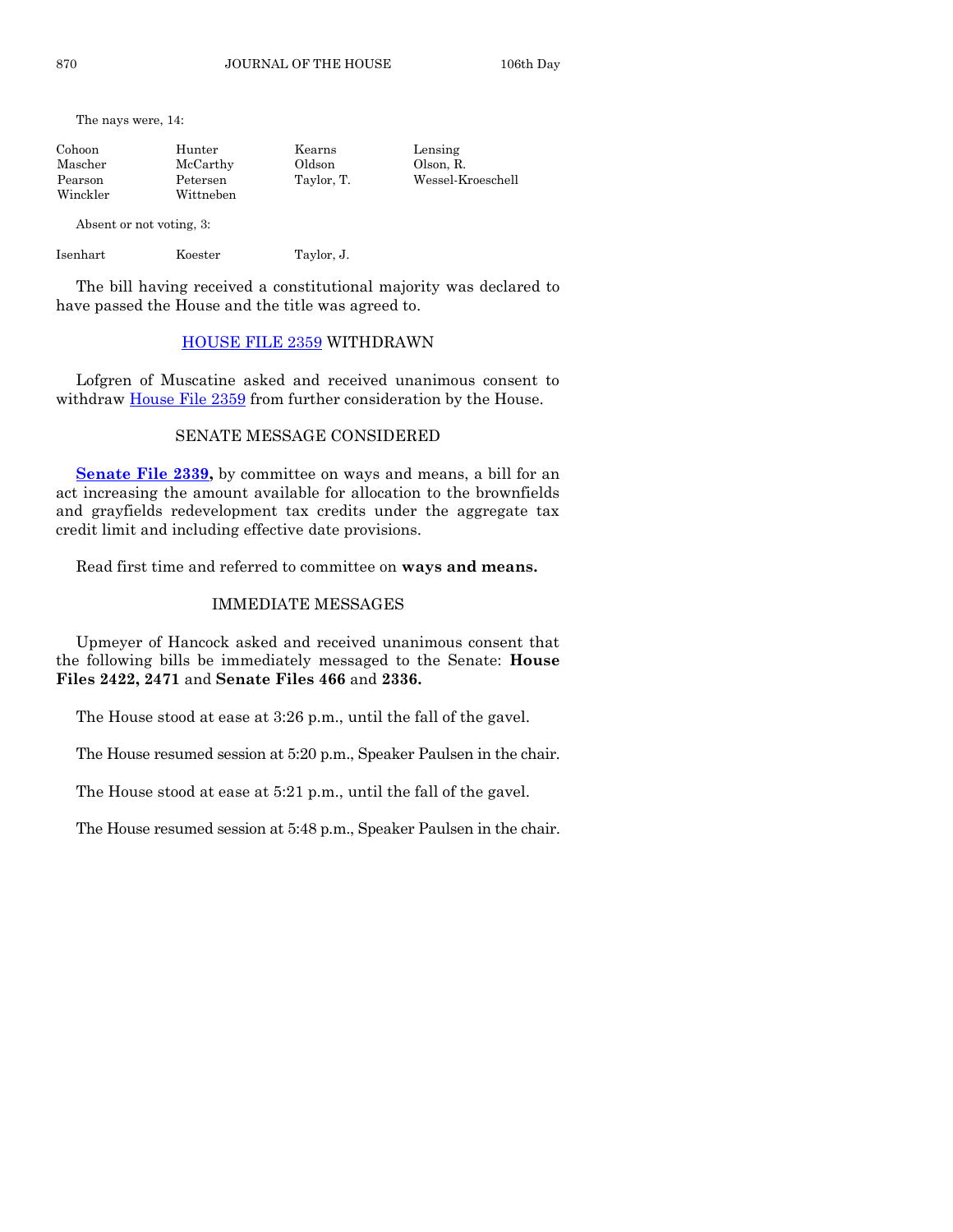# SENATE AMENDMENT CONSIDERED

Garrett of Warren called up for consideration **[House File 563,](http://coolice.legis.state.ia.us/Cool-ICE/default.asp?Category=billinfo&Service=Billbook&frame=1&GA=84&hbill=HF563)** a bill for an act creating the transparency in private attorney contracts Act, amended by the Senate, and moved that the House concur in the Senate amendment H–[8505.](http://coolice.legis.state.ia.us/Cool-ICE/default.asp?Category=billinfo&Service=Billbook&frame=1&GA=84&hbill=H8505)

The motion prevailed and the House concurred in the Senate amendment H–[8505.](http://coolice.legis.state.ia.us/Cool-ICE/default.asp?Category=billinfo&Service=Billbook&frame=1&GA=84&hbill=H8505)

Garrett of Warren moved that the bill, as amended by the Senate and concurred in by the House, be read a last time now and placed upon its passage which motion prevailed and the bill was read a last time.

On the question "Shall the bill pass?"  $(H.F. 563)$ 

The ayes were, 96:

| Abdul-Samad       | Alons          | Anderson    | Arnold            |
|-------------------|----------------|-------------|-------------------|
| Baltimore         | Baudler        | Brandenburg | <b>Byrnes</b>     |
| Chambers          | Cohoon         | Cownie      | De Boef           |
| Deyoe             | Dolecheck      | Drake       | Forristall        |
| Fry               | Gaines         | Garrett     | Gaskill           |
| Grasslev          | Hagenow        | Hager       | Hall              |
| Hanson            | Hanusa         | Heaton      | Heddens           |
| Hein              | Helland        | Horbach     | Hunter            |
| Huseman           | Iverson        | Jacoby      | Jorgensen         |
| Kajtazovic        | Kaufmann       | Kearns      | Kelley            |
| Klein             | Koester        | Kressig     | Lensing           |
| Lofgren           | Lykam          | Mascher     | Massie            |
| McCarthy          | Miller, H.     | Miller, L.  | Moore             |
| Muhlbauer         | Murphy         | Oldson      | Olson, R.         |
| Olson, S.         | Olson, T.      | Paustian    | Pearson           |
| Petersen          | Pettengill     | Quirk       | Raecker           |
| Rasmussen         | Rayhons        | Rogers      | Running-Marquardt |
| Sands             | Schulte        | Schultz     | Shaw              |
| Smith, J.         | Smith, M.      | Soderberg   | Steckman          |
| Swaim             | Sweeney        | Taylor, T.  | Thede             |
| Thomas            | <b>Tjepkes</b> | Upmeyer     | Van Engelenhoven  |
| Vander Linden     | Wagner         | Watts       | Wenthe            |
| Wessel-Kroeschell | Willems        | Winckler    | Windschitl        |
| Wittneben         | Wolfe          | Worthan     | Mr. Speaker       |
|                   |                |             | Paulsen           |

The nays were, none.